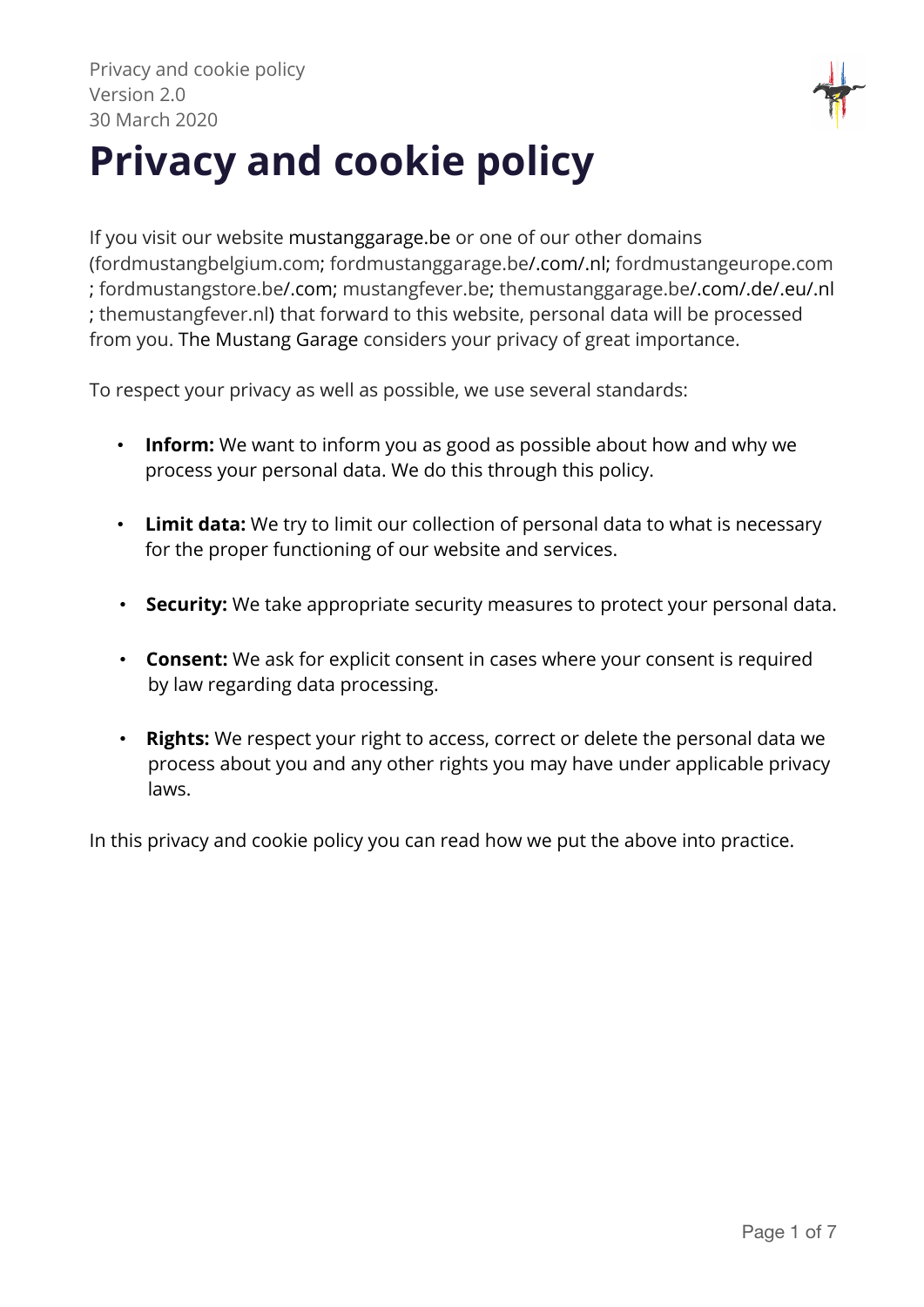

#### **The use of personal data**

When using our websites, you leave certain information with us. That can also be personal data. We collect, store and use the personal data, which are provided directly by you (for example via the contact form on the website) or of which it is clear upon submission that it is provided to us for processing.

We will not use your personal data for purposes other than those for which we obtained it, unless you have given prior permission to do so or whether we are allowed or required to do so by law. Depending on which functionalities or services you use via the website or our services, we can process the following personal data from you:

- Name and address details;
- Telephone number;
- Billing information;
- Payment details;
- Email address;
- Login data;
- Gender;
- IP address:
- [……].

Your personal data will be used by us for the following purposes, but not limited to these purposes:

- Granting access to the website;
- Offering functionalities via the website;
- Invoicing the purchased services;
- Registering domain names;
- Sending newsletters;
- Improving and evaluating our website and services;
- Answering and handling the questions you have asked;
- Offering targeted advertisements through search engines;
- Offering targeted advertisements through marketing platforms (such as: Facebook, LinkedIn, ...);
- […….].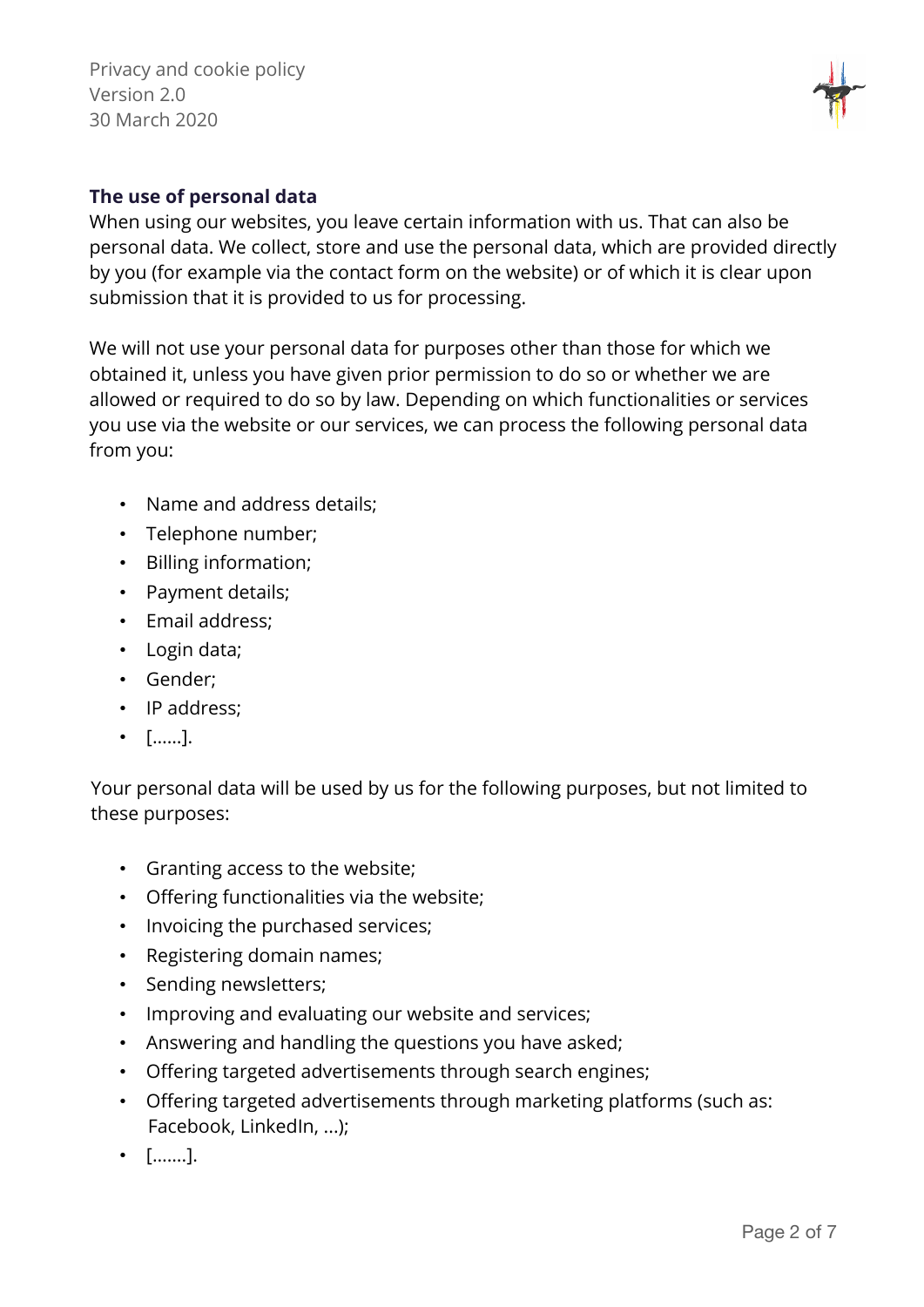

#### **Contact form and emails**

If you have any questions about The Mustang Garage or the services offered by us, please contact us. You can contact us by email or by telephone between office hours (except for public holidays and cases of force majeure). Our contact details can be found on the website: mustanggarage.be/en/contact.

If you fill in the contact form on the contact page, or if you send us an e-mail, the data you send us will be kept for as long as the nature of the form or the content of your email requires for the complete answer and handling thereof.

| Party                             | Goal                                                                                | <b>Establishment</b>     | <b>Service</b>                                                                                              |
|-----------------------------------|-------------------------------------------------------------------------------------|--------------------------|-------------------------------------------------------------------------------------------------------------|
| Google                            | E-mail traffic                                                                      | US (Privacy Shield)      | G Suite                                                                                                     |
| <b>CRM</b>                        | CRM management                                                                      | US (Privacy Shield)      | <b>Customer Relations</b>                                                                                   |
| <b>Administration</b><br>software | Administration                                                                      | US (Privacy Shield)      | Administration                                                                                              |
| <b>Support software</b>           | Support                                                                             | US (Privacy Shield)      | Ticketing system                                                                                            |
| <b>Email software</b>             | Email marketing /Internet  <br>marketing                                            | US (Privacy Shield)      | Email marketing                                                                                             |
| <b>Payment provider</b>           | Processing payments<br>and sending marketing<br>or non-marketing related<br>emails. | EU / US (Privacy Shield) | Information necessary<br>for making payments as<br>well as advertising or<br>tracking payments by<br>email. |

Email processing is possible but not limited to the following parties:

(Note: the above can change.)

#### **Cookies**

Cookies are used on our website. A cookie is a small file that is sent along with the pages of our website and stored in the memory of your device. The information stored in a cookie can be transferred to our own secure servers or those of a third party.

Cookies are used on our website to:

- Enable certain functionalities of the website and to protect the website (technical & functional cookies);
- Analyze the use of the website and on that basis improve / optimize the website and our services (analytical cookies);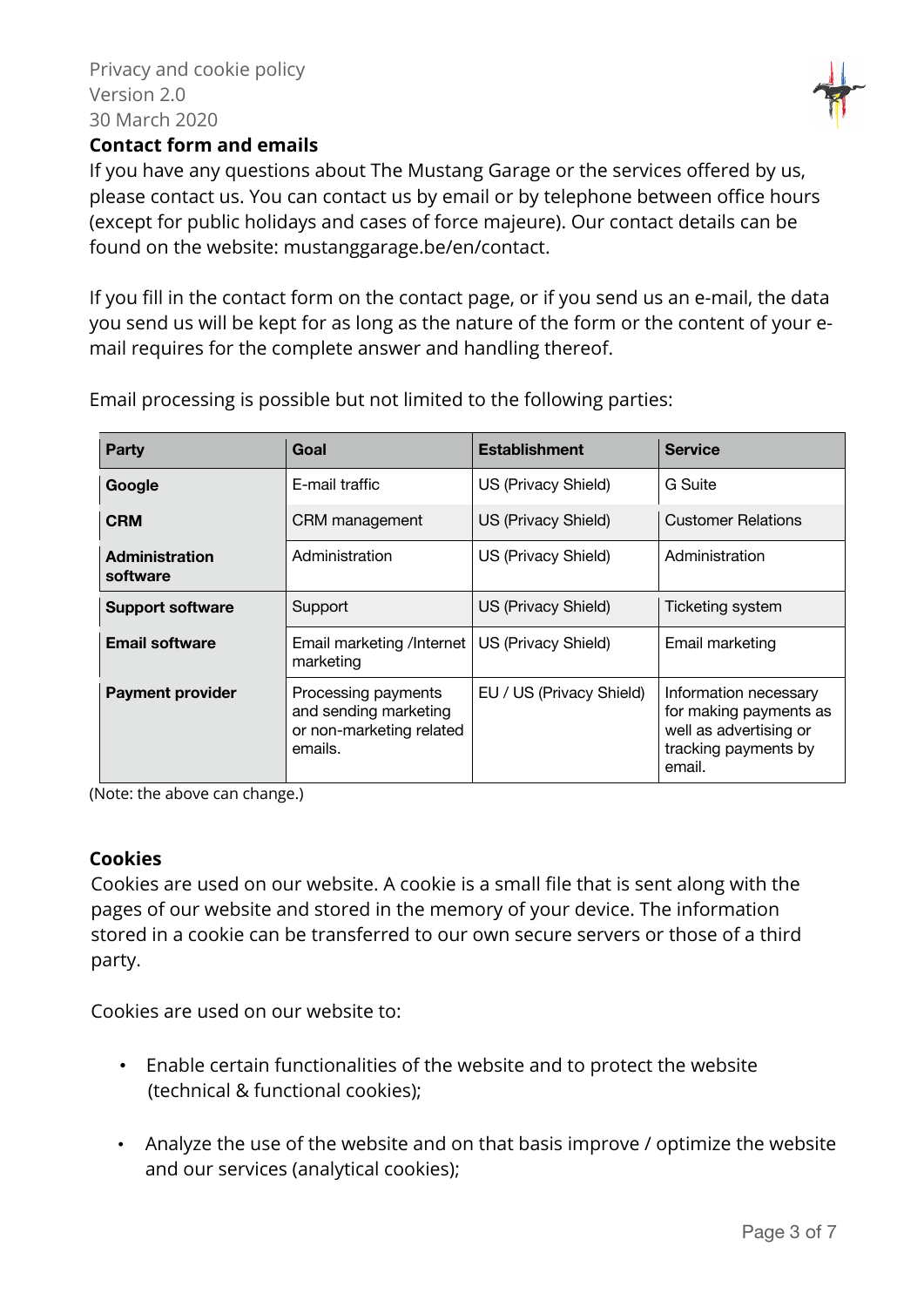

- Make the web offer more interesting for you by means of targeted advertisements through various channels (advertising cookies);
- To offer you the opportunity to share the information on our website via various "social media" (social media cookies).

When you first visit our websites, a banner will be displayed stating that if you accept our policies on the website, you are authorizing us to use cookies and plug-ins as described in this privacy and cookie policy.

We have no control over what third parties themselves do with data obtained through the cookies placed. More information about how these parties store the data obtained and what they do with this data can be found in the privacy statement of the parties concerned (note: this can change regularly).

| Party                       | <b>Type</b>                                  | <b>Establishment</b> | <b>Service</b>                                                                                                          |
|-----------------------------|----------------------------------------------|----------------------|-------------------------------------------------------------------------------------------------------------------------|
| Google                      | Analytical cookies                           | US (Privacy Shield)  | Analytics, Tag manager,                                                                                                 |
| Google                      | Advertisement cookies                        | US (Privacy Shield)  | Adwords, remarketing<br>snippets,                                                                                       |
| Facebook                    | Advertisement cookies                        | US (Privacy Shield)  | Facebook pixel, like &<br>share buttons, page<br>includes, API<br>connections,                                          |
| <b>Mailsoftware</b>         | Advertisement cookies                        | US (Privacy Shield)  | Advertisement cookies,<br>plug-in/script for opt-in<br>email newsletter and<br>remarketing/reminders.                   |
| <b>Retargeting software</b> | Advertisement cookies                        | US (Privacy Shield)  | Displaying targeted<br>advertisements by<br>means of cookies.                                                           |
| <b>Smartlook</b>            | Analytical cookies                           | US (Privacy Shield)  | Smartlook, script for<br>recording website<br>activity (relevant for bug<br>detection and improving<br>the experience), |
| <b>LinkedIn</b>             | Advertisement cookies                        | US (Privacy Shield)  | Pixel / Remarketing<br>service,                                                                                         |
| <b>Wordpress</b>            | <b>Technical &amp; functional</b><br>cookies | US (Privacy Shield)  | <b>CMS</b>                                                                                                              |

These cookies and plugins may include but are not limited to the following: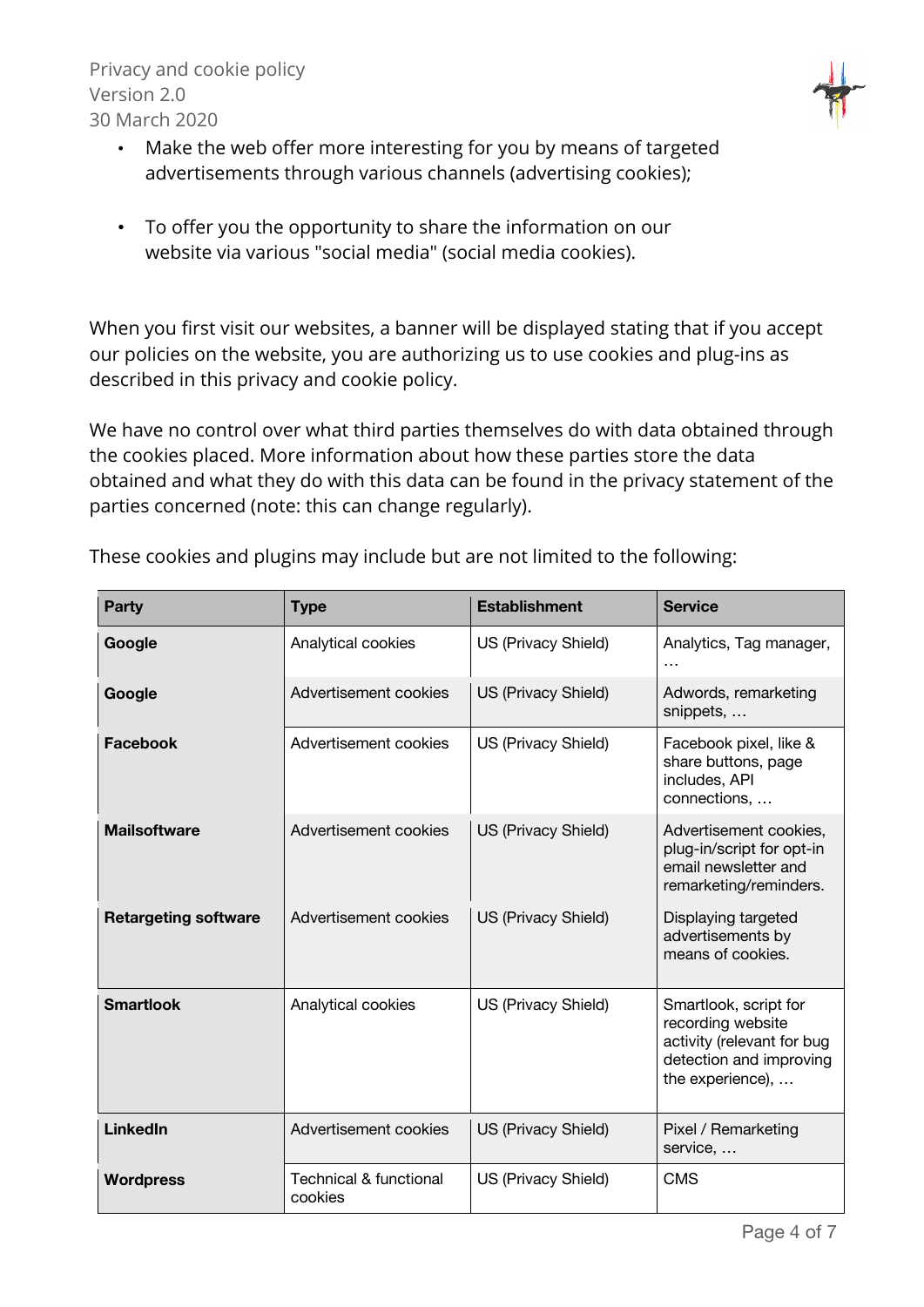| <b>Party</b>            | <b>Type</b>                                  | <b>Establishment</b> | <b>Service</b>                                                                                                             |
|-------------------------|----------------------------------------------|----------------------|----------------------------------------------------------------------------------------------------------------------------|
| Joomla                  | <b>Technical &amp; functional</b><br>cookies | US (Privacy Shield)  | <b>CMS</b>                                                                                                                 |
| <b>Drupal</b>           | <b>Technical &amp; functional</b><br>cookies | <b>EU</b>            | <b>CMS</b>                                                                                                                 |
| <b>Other CMS</b>        | <b>Technical &amp; functional</b><br>cookies | EU / US              | <b>CMS</b>                                                                                                                 |
| <b>Cloudflare</b>       | <b>Technical &amp; functional</b><br>cookies | US (Privacy Shield)  | Improvement of web<br>performance and<br>technically relevant<br>identification of a user<br>with emphasis on<br>security. |
| $\star$                 | <b>Technical &amp; functional</b><br>cookies | <b>EU</b>            | Technically relevant<br>cookies with regard to<br>(improved)<br>effectiveness/functionalit<br>y of the website.            |
| $\star$                 | Social media cookies                         | EU / US              | Cookies that make it<br>possible to share certain<br>parts of the website on<br>social media.                              |
| <b>Payment provider</b> | $\star$                                      | EU / US              | Cookies that are<br>necessary for making<br>payments as well as<br>advertising or tracking<br>payments via cookies.        |

(Note: the above can change). The Asterix refers to the regex symbol (\*). It indicates that it is comprehensive / wildcard.

## **Enabling and disabling cookies**

You can disable the placing of cookies by changing your browser settings. Check your browser manual for exact instructions. Keep in mind that (certain functionalities on) the websites may not work fully if you disable the cookies. The websites or parts thereof may also refuse access to this.

## **Deleting cookies**

Most cookies have an expiration date. This means that they automatically expire after a certain period and no longer register data from your site visit. You can also choose to manually delete the cookies before the expiry date has passed. For more information, please consult your browser's manual.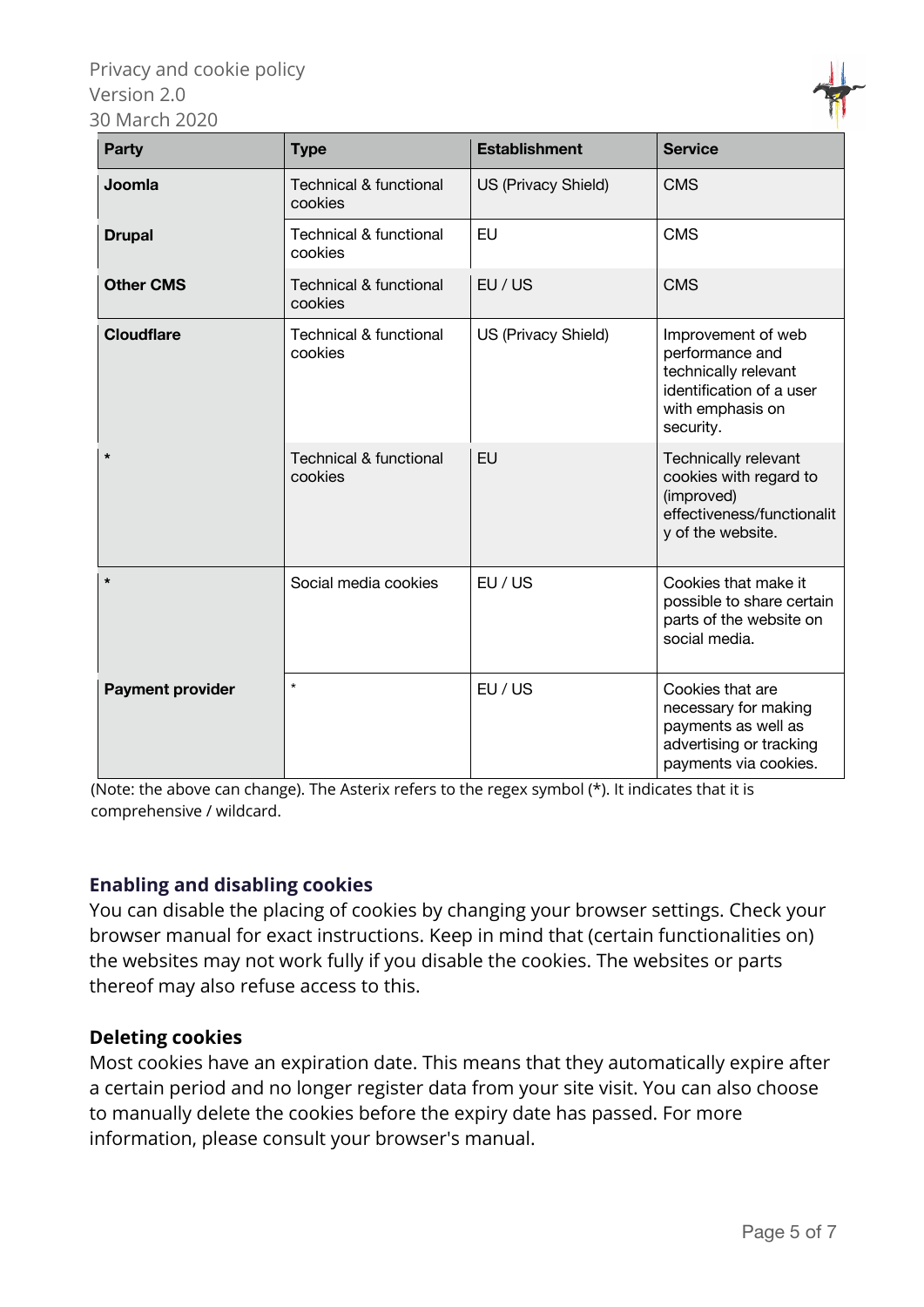

If you do not wish to share certain cookies, such as targeted advertisements, you can unsubscribe. This can be done by email. Send an email to mustang@mustanggarage.be for this. Even when you are unsubscribed, you may continue to see ads, but they are not The Mustang Garage personalized

#### **Websites of third parties**

This privacy and cookie policy does not apply to websites and services of third parties that are connected to our website by means of links or scripts / plug-ins. We cannot guarantee that these third parties handle your personal data in a reliable / secure manner. We recommend that you read the privacy statements of these websites before using these websites.

#### **Confidentiality and disclosure to third parties**

We treat your personal data confidentially. We will not provide the personal data that we collect via our website to other parties, unless this is necessary in the context of the execution of the agreement or in cases where we are allowed or required to do so by law.

#### **Security**

We take appropriate security measures to limit abuse of and unauthorized access to your personal data. For example, we ensure that only the necessary persons have access to your data and that access to your personal data is protected.

#### **Retention period**

We do not store your personal data longer than is necessary for the purposes for which the data was provided or obtained, considering the purposes of the processing and any legal retention periods.

#### **Data subjects' rights**

If you have provided us with personal data, you can send us a request to view, change or delete this data. You can address your requests to mustang@mustanggarage.be or by registered letter to: Schaapsweg 4, 3550 Heusden-Zolder Belgium.

To prevent misuse, we will ask you to identify yourself before we send data. When it comes to accessing personal data linked to a cookie, you must send a copy of the relevant cookie. You can find it in the settings of your browser.

#### **Changes to privacy and cookie policy**

We reserve the right to adjust this privacy and cookie policy. If a change occurs, a notification will be published on our website. It is therefore recommended to consult this statement regularly so that you are aware of any changes.